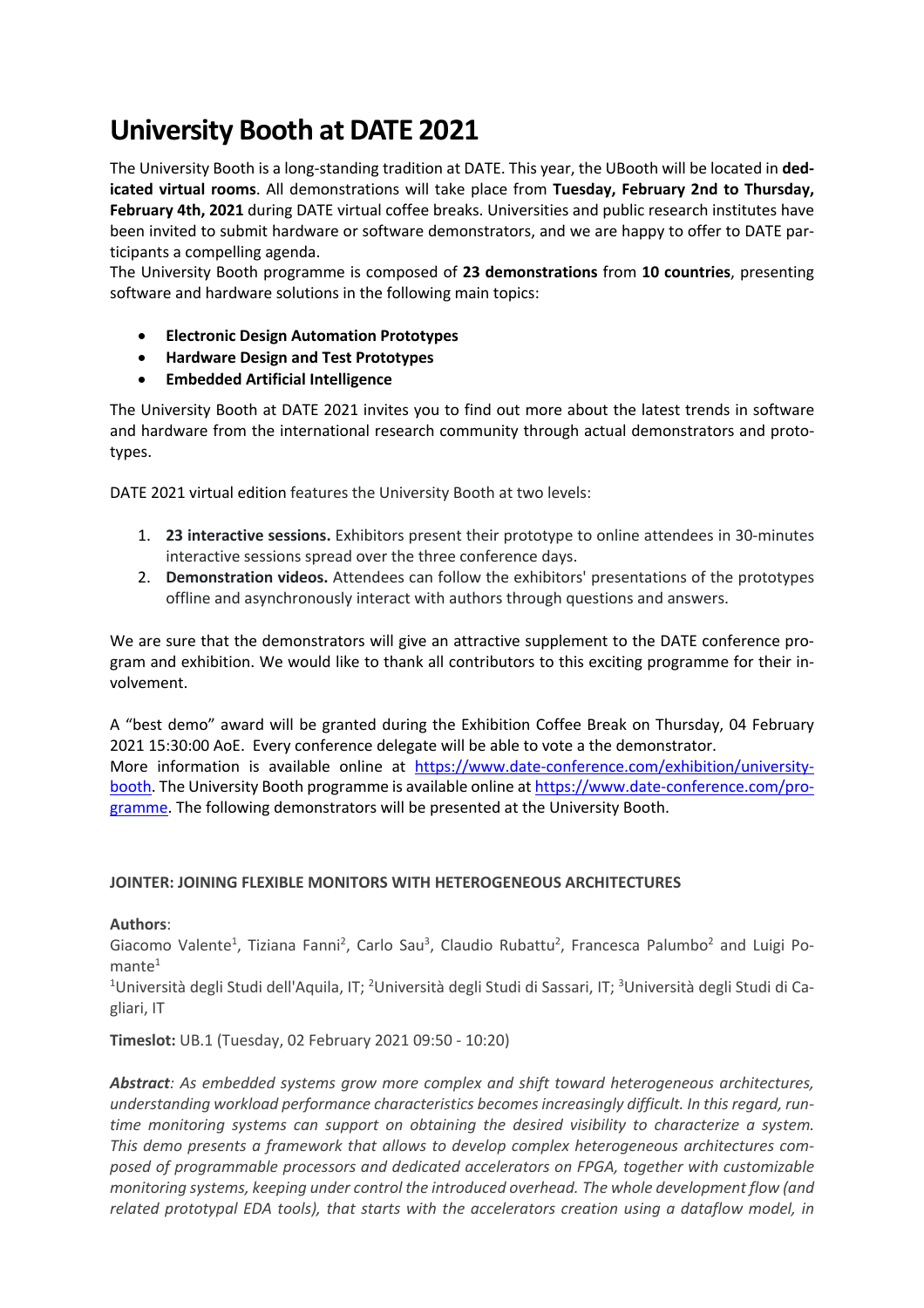*parallel with the monitoring system customization using a library of elements, showing also the final joining, will be shown. Moreover, a comparison among different monitoring systems functionalities on different architectures developed on Zynq7000 SoC will be illustrated.*

## **TAPASCO: THE OPEN-SOURCE TASK-PARALLEL SYSTEM COMPOSER FRAMEWORK**

#### **Authors:**

Carsten Heinz, Lukas Sommer, Lukas Weber, Johannes Wirth and Andreas Koch, Embedded Systems & Applications, TU Darmstadt, DE

**Timeslot:** UB.2 (Tuesday, 02 February 2021 09:50 - 10:20)

*Abstract: Field-programmable gate arrays (FPGA) are an established platform for highly specialized accelerators, but in a heterogeneous setup, the accelerator still needs to be integrated into the overall system. The open-source TaPaSCo (Task-Parallel System Composer) framework was created to serve this purpose: The fast integration of FPGA-based accelerators into compute platforms or systems-onchip (SoC) and their connection to relevant components on the FPGA board. TaPaSCo can support developers in all steps of the development process: from cores resulting from High-Level Synthesis or cores written in an HDL, a complete FPGA-design can be created. TaPaSCo will automatically connect all processing elements to the memory- and host-interface and generate a complete bitstream. The TaPaSCo Runtime API allows to interface with accelerators from software and supports operations such as transferring data to the FPGA memory, passing values and controlling the execution of the accelerators.*

## **3D-MEM-THERM: A FAST, ACCURATE 3D MEMORY THERMAL SIMULATOR**

## **Authors:**

Lokesh Siddhu, Rajesh Kedia, Hameedah Sultan and Preeti Ranjan Panda, IIT Delhi, IN

**Timeslot:** UB.3 (Tuesday, 02 February 2021 17:00 - 17:30)

*Abstract: Thermal issues have limited the widespread adoption of 3D memories. Fast and accurate thermal simulation can help in designing appropriate thermal management policies. Temperature-dependent leakage power, which causes significant heating in 3D memories, is not modeled accurately in existing thermal simulators like HotSpot. These simulators also do not account for the effect of process variations on leakage power. We augment HotSpot to address these challenges and propose a fast trace-based thermal simulator, namely 3D-Mem-Therm. 3D-Mem-Therm integrates several other novel features, such as support for evaluating thermal management policies, choosing memory layout from predefined 3D memory floorplans, etc. 3D-Mem-Therm is significantly faster than industry-standard simulators and estimates temperature accurately within one-degree centigrade. We plan to demonstrate these features of 3D-Mem-Therm for the rapid design of thermal management policies for 3D memories.*

# **MODULAR HARDWARE AND SOFTWARE PLATFORM FOR THE RAPID IMPLEMENTATION OF ASIC-BASED BIOANALYTICAL TEST SYSTEMS**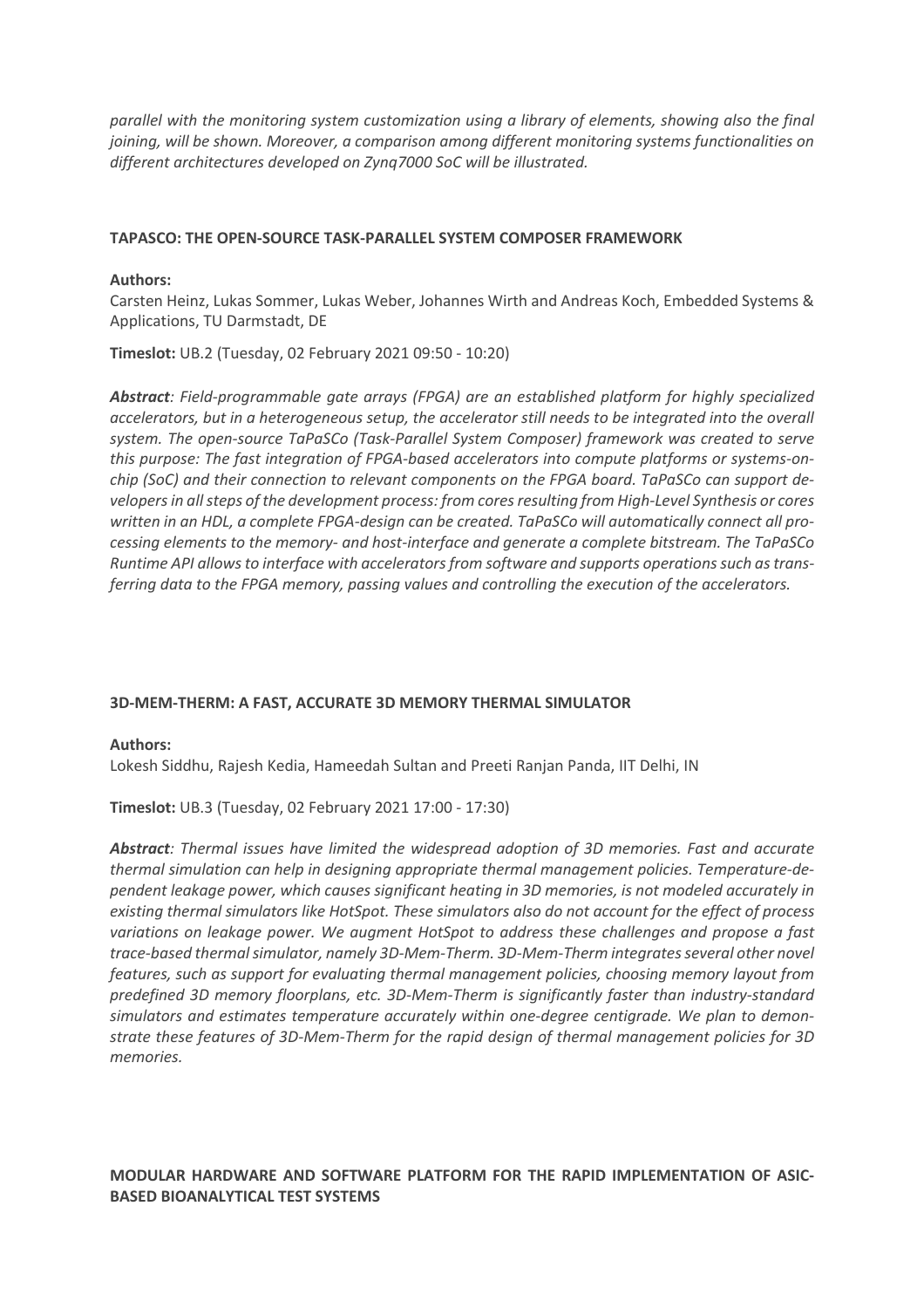## **Authors:**

Alexander Hofmann, Peggy Reich, Marco Götze, Alexander Rolapp, Sebastian Uziel, Thomas Elste, Bianca Leistritz, Wolfram Kattanek and Björn Bieske, IMMS Institut für Mikroelektronik- und Mechatronik-Systeme gemeinnützige GmbH (IMMS GmbH), DE.

**Timeslot:** UB.4 (Tuesday, 02 February 2021 17:00 - 17:30)

*Abstract: To support the complex and lengthy development of sensor ASICs for point-of-care diagnostics, there is a need for modular, flexible and powerful test systems, which are mainly needed for the test and characterization of sensor ASICs and for the prototypical realization of bioanalytical measurements. At IMMS, a modular hardware and software platform has been developed, which includes functional modules for power supply, electrical signal processing, digital signal processing, and modules for the control of fluidics, light sources, and heating elements. The platform software covers the control of the hardware modules as well as the acquisition and processing of measurement data. In addition, it enables the automated execution of measurement sequences. This contribution demonstrates the use of the platform with the example of an optoelectronic sensor ASIC for highly sensitive measurements of light absorption in liquids where the sensor detects small signal changes in a wide dynamic range.*

## **ELSA: FORMAL ABSTRACTION AND VERIFICATION OF ANALOG CIRCUITS**

## **Authors:**

Ahmad Tarraf and Lars Hedrich, University of Frankfurt, DE

**Timeslot:** UB.5 (Tuesday, 02 February 2021 17:00 - 17:30)

*Abstract: The demonstration presents a recently published methodology that automatically generates accurate abstract models suited for verification and simulation routines with significant speed up factors. The abstraction methodology is based on sampling a Spice netlist at transistor level with full Spice BSIM accuracy. The approach generates a hybrid automaton (HA) that exhibits a linear behavior described by a state space representation in each of its locations,thereby modeling the nonlinear behavior of the netlist via multiple locations. Hence, due to the linearity of the obtained model, the approach is easily scalable. As the eigenvalues of the linearized system play a significant role in the abstraction process, the tool was named Elsa: eigenvalue-based hybrid linear system abstraction. The HAs can be deployed in various output languages: Matlab, Verilog-A, and SystemC-AMS*

## **LEARNV: A RISC-V BASED EMBEDDED SYSTEM DESIGN FRAMEWORK FOR EDUCATION AND RE-SEARCH DEVELOPMENT**

## **Authors:**

Noureddine Ait Said and Mounir Benabdenbi, TIMA Laboratory, FR

**Timeslot:** UB.6 (Tuesday, 02 February 2021 17:00 - 17:30)

*Abstract: Designing a modern System on a Chip is based on the joint design of hardware and software (co-design). However, understanding the tight relationship between hardware and software is not*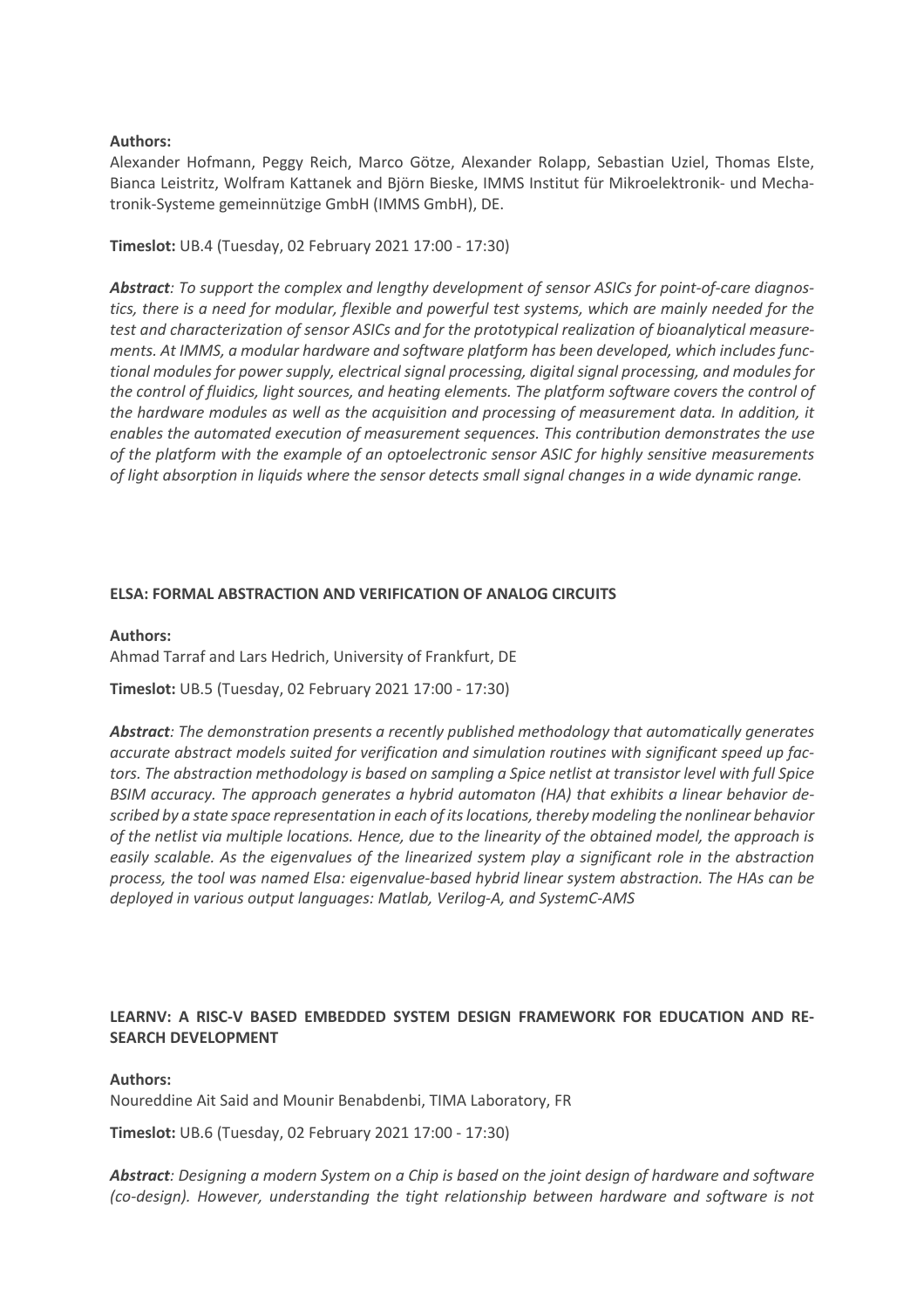*straightforward. Moreover to validate new concepts in SoC design from the idea to the hardware implementation is time-consuming and often slowed by legacy issues (intellectual property of hardware blocks and expensive commercial tools). To overcome these issues we propose to use the open-source Rocket Chip environment for educational purposes, combined with the open-source LowRisc architecture to implement a custom SoC design on an FPGA board. The demonstration will present how students and engineers can take benefit from the environment to deepen their knowledge in HW and SW codesign. Using the LowRisC architecture, an image classification application based on the use of CNNs will serve as a demonstrator of the whole open-source hardware and software flow and will be mapped on a Nexys A7 FPGA board.*

## **DEFACTO: DESIGN AUTOMATION FOR SMART FACTORIES**

## **Authors:**

Michele Lora<sup>1</sup>, Pierluigi Nuzzo<sup>2</sup> and Franco Fummi<sup>1</sup> <sup>1</sup>University of Verona, IT; <sup>2</sup>University of Southern California, US

**Timeslot:** UB.8 (Tuesday, 02 February 2021 18:30 - 19:00)

*Abstract: The DeFacto project develops modeling paradigms, algorithms, and tools for the design of advanced manufacturing systems. Central to the project is the CHASE framework, combining a patternbased specification language with a rigorous synthesis and verification back-end based on assumeguarantee contracts. The front-end supports automatic translation of requirements to low-level mathematical languages. The synthesis and verification back-end uses the mathematical formalism of contracts to reason about the design from specification to implementation. The demonstration shows the application of CHASE to the design of the control software governing a set of manufacturing tasks. Components and operations are specified in CHASE and formalized using contracts. CHASE coordinates its back-end tools to validate systems requirements, generate and validate implementations, highlighting the effectiveness of the decomposition mechanisms provided by contracts in the design of complex systems.*

#### **GREYHOUND: DEEP FUZZING IOT WIRELESS PROTOCOLS**

#### **Authors:**

Sudipta Chattopadhyay and Matheus E. Garbelini, Singapore University of Technology and Design, SG

**Timeslot:** UB.9 (Tuesday, 02 February 2021 18:30 - 19:00)

*Abstract: In this booth, we present our recent works on automatically discovering (IoT) wireless protocol vulnerabilities. We discuss how well understood IoT wireless protocol features can go wrong at the design or implementation phase and contribute to the latest and relevant Wi-Fi and Bluetooth vulnerabilities that challenge our current trust in IoT technologies. We also dive deep on state-of-the-art wireless testing, which currently lacks proper tools when compared to common software testing, and present a unique insight of how to apply over the air testing to discover wireless vulnerabilities using offthe-shelf hardware. Lastly, we display our core ideas of Fuzzing (nicknamed "Greyhound") that made the discovery of SweynTooth possible (set of Bluetooth Low Energy vulnerabilities challenging millions of IoT products) and discuss why related vulnerabilities can be present under the nose of wireless system-on-chip vendors for many years without notice.*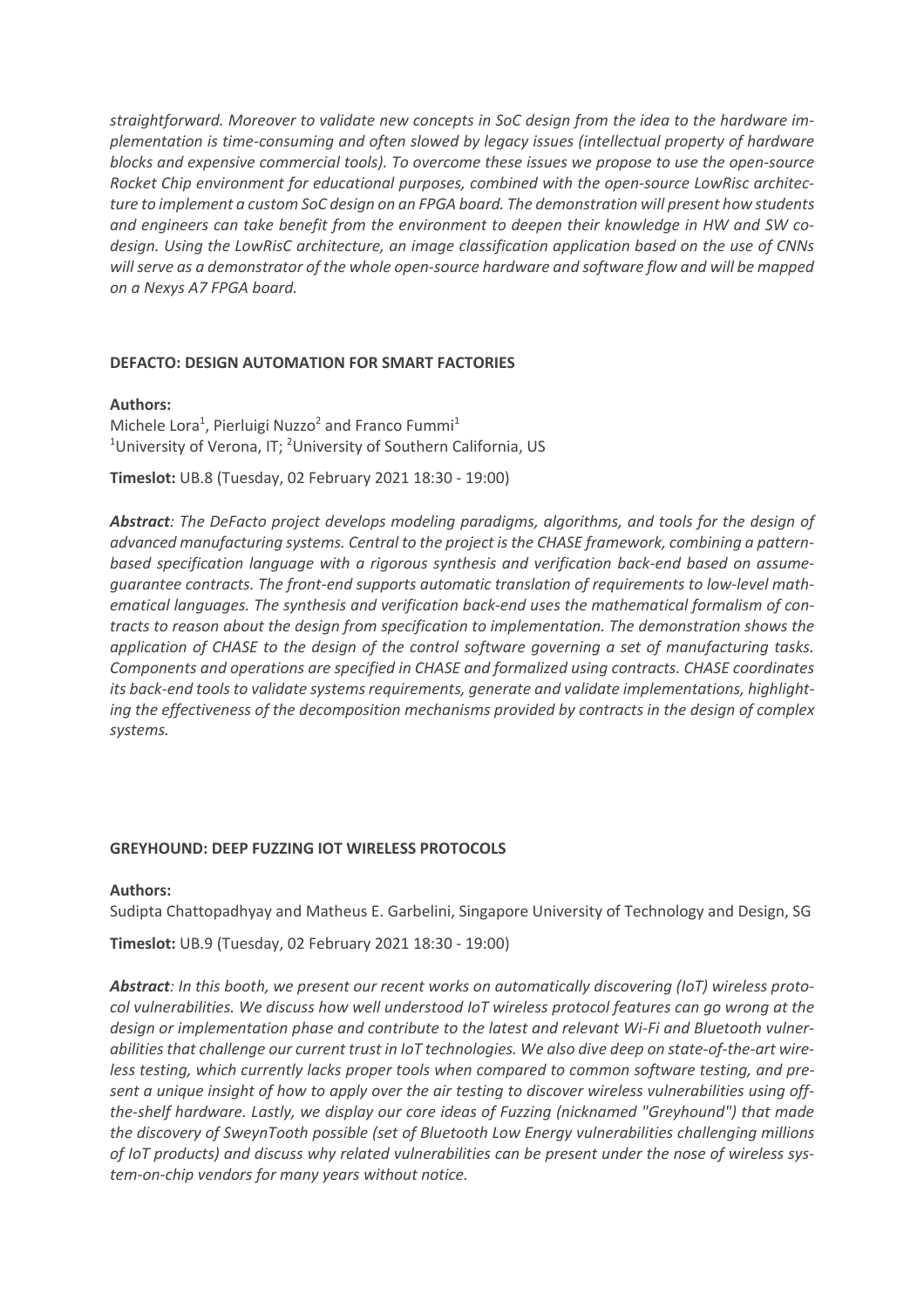## **SRAM-PUF: PLATFORM FOR ACQUISITION OF SRAM-BASED PUFS FROM MICRO-CONTROLLERS**

## **Authors:**

Sergio Vinagrero<sup>1</sup>, Honorio Martin<sup>2</sup>, Ioana Vatajelu<sup>3</sup> and Giorgio Di Natale<sup>3</sup> <sup>1</sup>University of Grenoble Alpes, FR; <sup>2</sup>University Carlos III of Madrid, ES; <sup>3</sup>TIMA-CNRS, FR

**Timeslot:** UB.10 (Tuesday, 02 February 2021 18:30 - 19:00)

*Abstract: This demonstration shows a versatile platform for the acquisition of the content of SRAM memories embedded in microcontrollers at power-up. The platform is able to power-off and -on hundreds of microcontrollers and to retrieve the content of their SRAMs thanks to a scan chain connecting all boards. The data collected is then stored in a database to enable reliability analysis.*

## **CATANIS: CAD TOOL FOR AUTOMATIC NETWORK SYNTHESIS**

#### **Authors:**

Davide Quaglia and Enrico Fraccaroli, University of Verona, IT

**Timeslot:** UB.11 (Wednesday, 03 February 2021 09:00 - 09:30)

*Abstract: The proliferation of communication technologies for embedded systems opened the way for new applications, e.g., Smart Cities and Industry 4.0. In such applications hundreds or thousands of smart devices interact together through different types of channels and protocols. This increasing communication complexity forces computer-aided design methodologies to scale up from embedded systems in isolation to the global inter-connected system. This booth will demonstrate the functionality of a graphic tool for automatic network synthesis developed in Python and QT to be lightweight and crossplatform. It allows to graphically specify the communication requirements of the application as a set of interacting tasks, the constraints of the environment (e.g., its map can be considered) together with a library of node types and communication protocols to be used.*

## **HARDBLOCK: DEMONSTRATOR OF PHYSICALLY BINDING AN IOT DEVICE TO A NON-FUNGIBLE TOKEN IN ETHEREUM BLOCKCHAIN**

## **Authors:**

Javier Arcenegui<sup>1</sup>, Rosario Arjona<sup>1</sup> and Iluminada Baturone<sup>2</sup> <sup>1</sup>Universidad de Sevilla - CSIC, ES; <sup>2</sup>Universidad de Sevilla -CSIC, ES

**Timeslot:** UB.12 (Wednesday, 03 February 2021 10:30 - 11:00)

*Abstract: Nowadays, blockchain is a growing technology in the Internet of Thing (IoT) ecosystem. In this work, we show a demonstrator of an IoT device bound to a Non-Fungible Token (NFT) based on the ERC-721 standard of Ethereum blockchain. The advantages of our solution is that IoT devices can be controlled securely by events from the blockchain and authenticated users, besides being able to carry out blockchain transactions. The IoT device generates its own Blockchain Account (BCA) using a secret*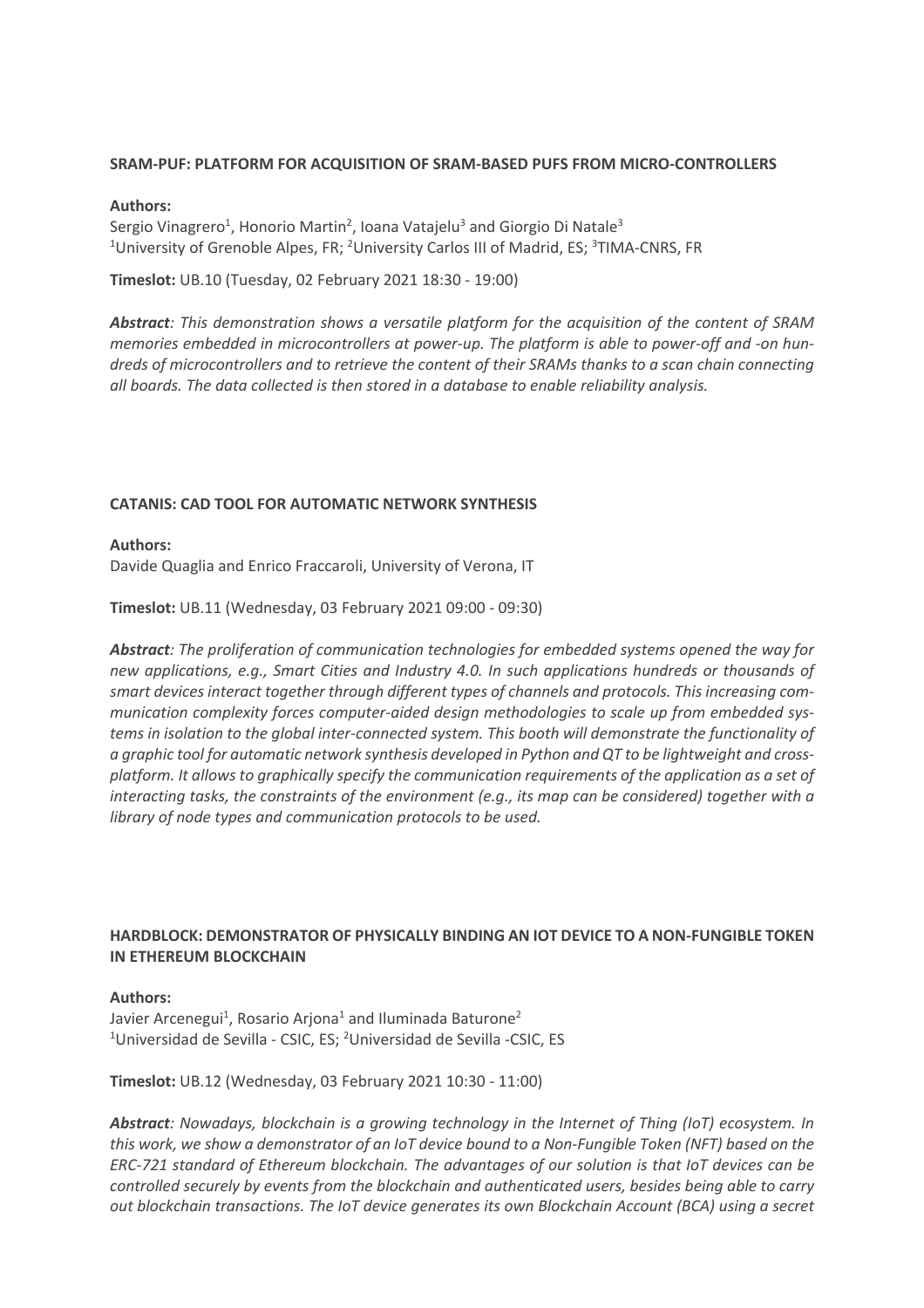*seed firstly generated by a True Random Number Generator (TRNG) and then reconstructed by a Physical Unclonable Function (PUF). A Pycom Wipy 3.0 board with the ESP32 microcontroller is employed as IoT device. The internal SRAM of the microcontroller acts as PUF and TRNG. The SRAM is controlled by a firmware developed in ESP-IDF. A smart contract developed in Solidity using Remix IDE creates the token. Kovan testnet and a Graphical User Interface programmed in Python are employed to show the results.*

# **EUCLID-NIR GPU: AN ON-BOARD PROCESSING GPU-ACCELERATED SPACE CASE STUDY DEMONSTRA-TOR**

## **Authors:**

Ivan Rodriguez and Leonidas Kosmidis, BSC / UPC, ES

## **Timeslot:** UB.13 (Wednesday, 03 February 2021 10:30 - 11:00)

*Abstract: Embedded Graphics Processing Units (GPUs) are very attractive candidates for on-board payload processing of future space systems, thanks to their high performance and low-power consumption. Although there is significant interest from both academia and industry, there is no open and publicly available case study showing their capabilities, yet. In this master thesis project, which was performed within the GPU4S (GPU for Space) ESA-funded project, we have parallelised and ported the Euclid NIR (Near Infrared) image processing algorithm used in the European Space Agency's (ESA) mission to be launched in 2022, to an automotive GPU platform, the NVIDIA Xavier. In the demo we will present in real-time its significantly higher performance achieved compared to the original sequential implementation. In addition, visitors will have the opportunity to examine the images on which the algorithm operates, as well as to inspect the algorithm parallelisation through profiling and code inspection.*

## **BROOK SC: HIGH-LEVEL CERTIFICATION-FRIENDLY PROGRAMMING FOR GPU-POWERED SAFETY CRITICAL SYSTEMS**

## **Authors:**

Leonidas Kosmidis<sup>1</sup>, Marc Benito<sup>1</sup>, Matina Maria Trompouki<sup>2</sup> and Leonidas Kosmidis<sup>1</sup> <sup>1</sup>Barcelona Supercomputing Center (BSC) and Universitat Politècnica de Catalunya (UPC), ES; <sup>2</sup>Universitat Politècnica de Catalunya (UPC), ES

**Timeslot:** UB.14 (Wednesday, 03 February 2021 17:00 - 17:30)

*Abstract: GPUs can provide the increased performance required in future critical systems. However, their programming models, e.g. CUDA or OpenCL, cannot be used in such systems as they violate safety critical programming guidelines. Brook SC (https://github.com/lkosmid/brook) was developed in UPC/BSC to allow safety-critical applications to be programmed in a CUDA-like GPU language, Brook, which enables the certification while increasing productivity. In our demo, an avionics application running on a realistic safety critical GPU software stack and hardware is show cased. In this Bachelor's thesis project, which was awarded a 2019 HiPEAC Technology Transfer Award and a bronze medal at the ACM SRC at ICCAD 2020, an Airbus prototype application performing general-purpose computations with a safety-critical graphics API was ported to Brook SC in record time, achieving an order of*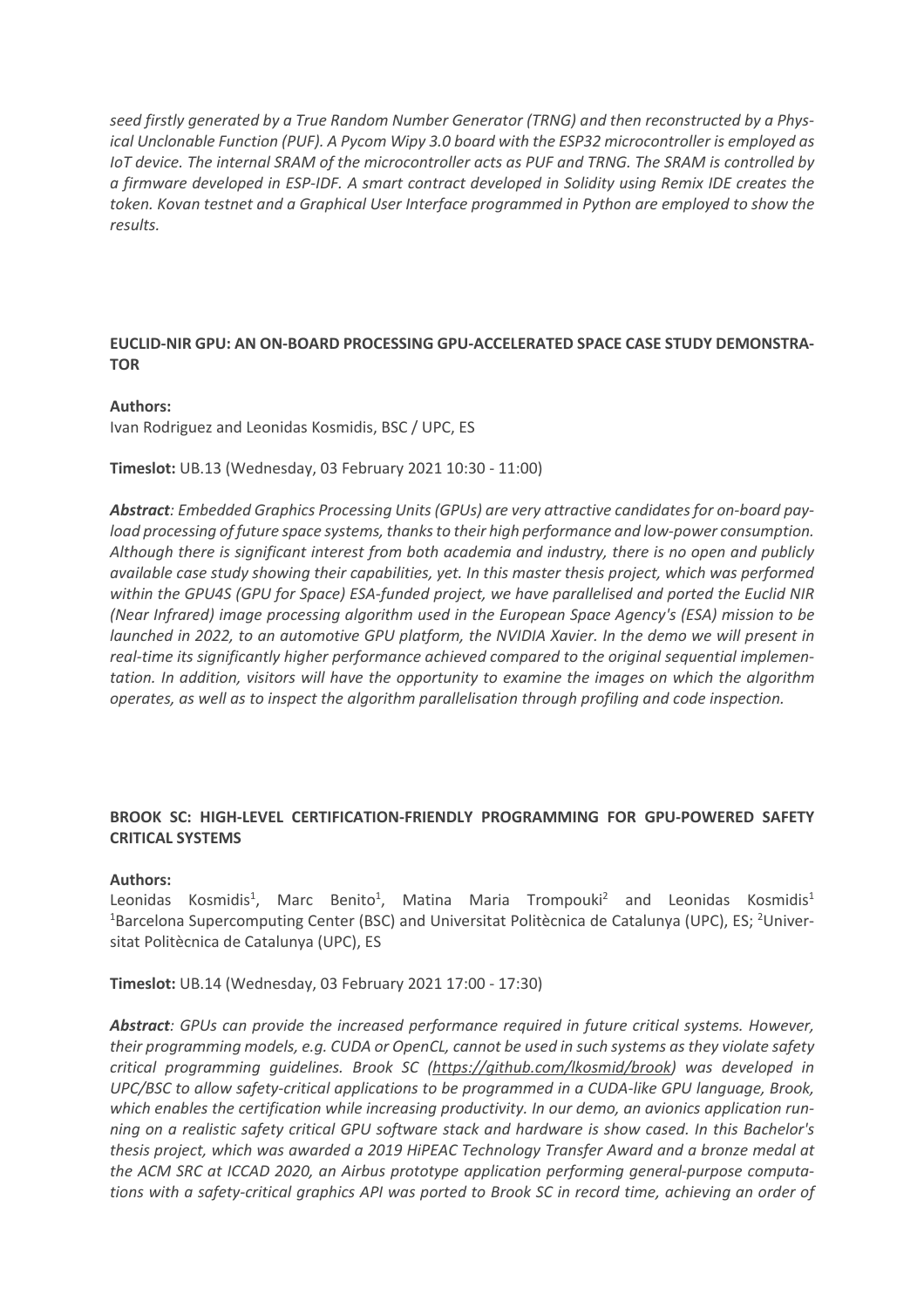*magnitude reduction in the lines of code to implement the same functionality without performance penalty.*

# **MAEVE: 3D HUMAN MOTION ANALYSIS EVALUATION FROM VIDEO AT THE EDGE**

## **Authors:**

Michele Boldo, Enrico Martini, Stefano Aldegheri, Nicola Valè, Matteo Bertucco, Alessandro Picelli, and Nicola Bombieri, University of Verona, IT

**Timeslot:** UB.15 (Wednesday, 03 February 2021 17:00 - 17:30)

*Abstract: In the last years, Human Pose Estimation has become a trend topic for human motion analysis. The fields of application are in continuous growth, such as diagnostic use for functional rehabilitation. Until now, IMUs and marker-based systems were used to estimate the pose, with the drawback of being invasive and expensive. This project presents the implementation of a ROS2-based approach that allows a single RGB-D camera applied to a low-power device with a GPU to estimate the 3D human pose through a CNN-based inference application without using external equipment in addition to the device. This allows for a flexible, modular architecture that is independent from the CNN model used to obtain the pose. Compared to the state-of-the-art solutions that rely on 2D pose estimation and that requires high performance computers or that provide only 2D support at the edge, our approach allows for 3D pose estimation on a low-power and low-cost embedded device while meeting real time constraints.*

## **MICRORV32: A SPINALHDL BASED RISC-V IMPLEMENTATION FOR FPGAS**

## **Authors:**

Sallar Ahmadi-Pour<sup>1</sup>, Vladimir Herdt<sup>2</sup> and Rolf Drechsler<sup>2</sup> <sup>1</sup>University of Bremen, DE; <sup>2</sup>University of Bremen / DFKI, DE

## **Timeslot:** UB.16 (Wednesday, 03 February 2021 17:00 - 17:30)

*Abstract: We propose a demonstration of a lightweight RISC-V implementation called MicroRV32 that is suitable for FPGAs. The entire design flow is based on open source tools. The core itself is implemented in the modern Scala-based SpinalHDL hardware description language. For the FPGA flow, the IceStorm suite is utilized. On the iCE40 HX8K FPGA the design requires about 50% of the resources and can be run at a maximum clock frequency of 34.02 MHz. Beside the core, the design also includes basic peripherals and software examples. MicroRV32 is particularly suitable as a lightweight implementation for research and education. The complete design flow can be executed on a Linux system by means of open source tools which makes the platform very accessible.*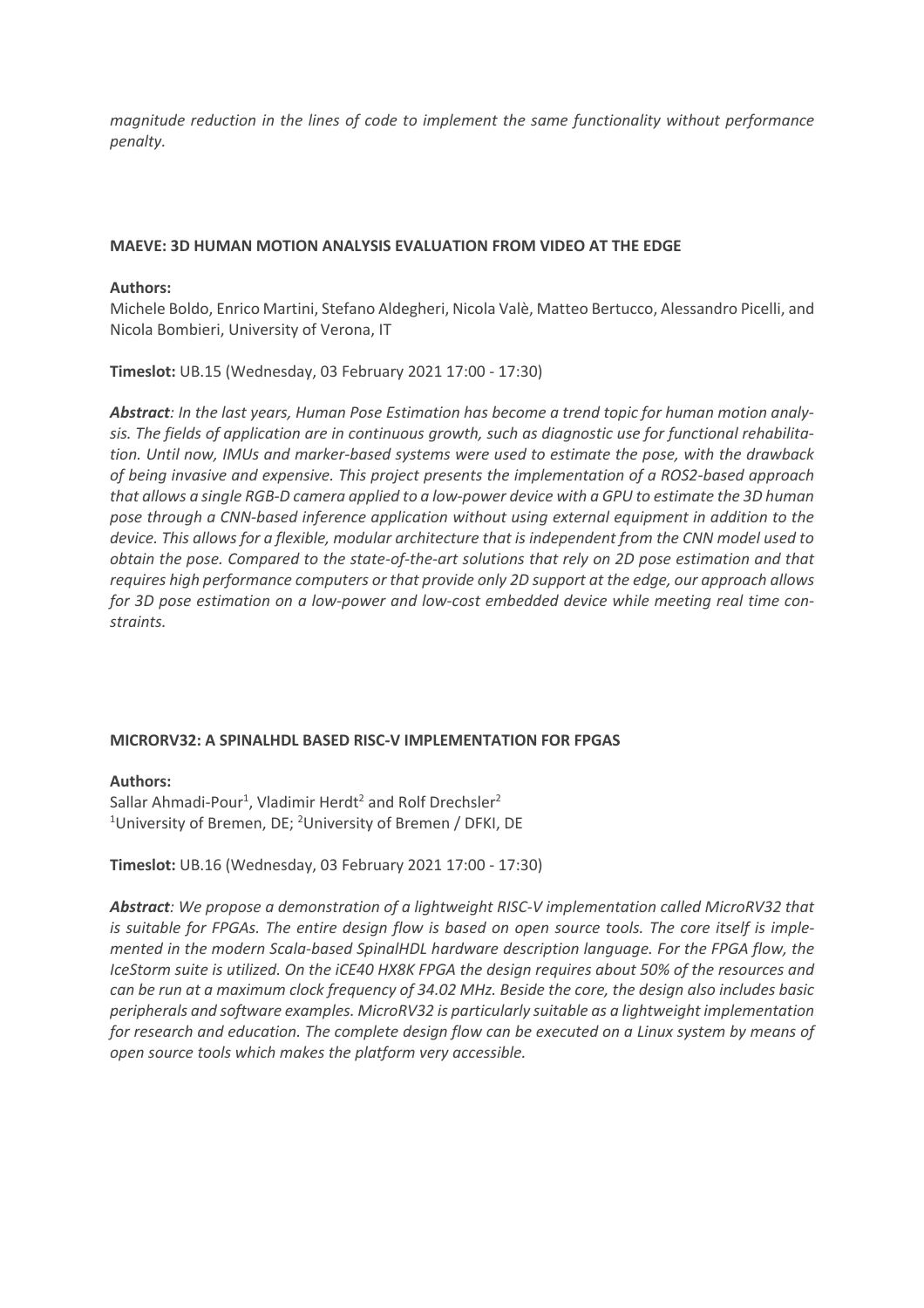## **MELODI: A MASS E-LEARNING SYSTEM FOR DESIGN, TEST, AND PROTOTYPING OF DIGITAL HARD-WARE**

## **Authors:**

Daniel Hauer, Friedrich Bauer, Felix Braun, Axel Jantsch, Markus D. Kobelrausch, Martin Mosbeck, Nima TaheriNejad and Philipp-Sebastian Vogt, TU Wien, AT

**Timeslot:** UB.17 (Wednesday, 03 February 2021 18:30 - 19:00)

*Abstract: Teaching and learning design, test, and prototyping of digital hardware requires substantial resources from both students (tool-chains, licenses, and FPGA development kits) and universities (laboratories, licenses, and substantial human resources). Mass E-Learning Of design, test, and prototyping DIgital hardware (MELODI) provides an efficient and economical full-stack solution to reduce these requirements and enables an effective online learning platform. MELODI is based on our previous experience with E-Learning (open-source system VELS) and communicates with students via email. It automatically generates randomized tasks (designed by teachers) for the students, evaluates their submissions and provides feedback to students and teachers. Lastly, it uses partial reconfiguration for efficient resource allocation on a FPGA with which students can interact remotely using a web interface and video stream. Our demonstrator shows MELODI from a task request to the interactive web page.*

# **NEUROMUSCULAR SYNERGIES BASED CYBER-PHYSICAL PLATFORM FOR THE FAST LACK OF BALANCE RECOGNITION**

#### **Authors:**

Giovanni Mezzina, Sardar Mehboob Hussain and Daniela De Venuto, Politecnico di Bari, IT

## **Timeslot:** UB.18 (Wednesday, 03 February 2021 18:30 - 19:00)

*Abstract: This demonstration proposes the preliminary version of a novel pre-impact fall detection (PIFD) strategy. The multi-sensing architecture jointly analyzes the muscular and cortical activity, from 10 EMG electrodes on the lower limbs and 13 EEG sites all along the scalp. Recorded data are numerically treated by an algorithm composed of two main units: the EMG computation branch and the EEG one. The first one has two main roles: (i) it treats the EMGs, translating them into binary signals (ii) it uses these signals to enable the EEG branch. The EEG computation branch evaluates the rate of variation of the EEG power spectrum density, named m, to describe the cortical responsiveness in five bands of interest. The proposed architecture has been validated on five tasks: walking steps, curves, Timed Up&Go (TUG) test, obstacle avoidance and slip. Experimental validation on 9 subjects showed that the system can identify a potential fall in 370.62 ms, with a sensitivity of the 93.33%.*

## **NYUZI: AN OPEN SOURCE GPGPU FOR GRAPHICS, ENHANCED WITH OPENCL COMPILER FOR CALCU-LATIONS**

#### **Authors:**

Nima TaheriNejad, Edwin Willegger, Mariusz Wojcik, Markus Kessler, Johannes Blatnik, Ioannis Daktylidis, Jonas Ferdig and Daniel Haslauer, TU Wien, AT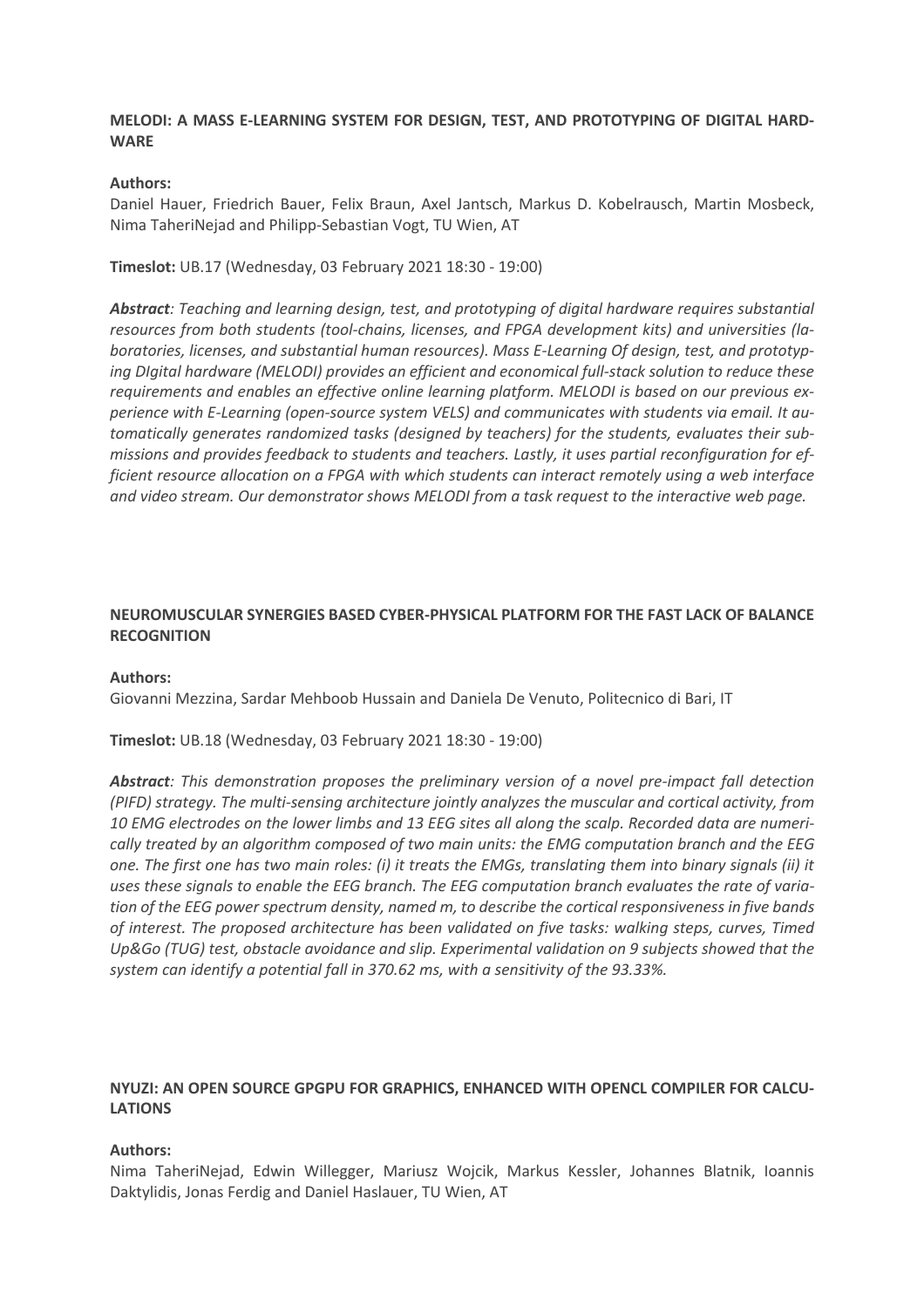## **Timeslot:** UB.19 (Wednesday, 03 February 2021 18:30 - 19:00)

*Abstract: Nyuzi is an open source processor designed for highly parallel, computationally intensive tasks and GPGPU applications. It was inspired by Intel's Larrabee, although the instruction set and the micro architecture are different. Among fully open source GPUs (with soft IPs), Nyuzi provides the most complete tool set. It is the only open source GPGPU with proven support for graphic applications. Moreover, we have recently added OpenCL compilation capabilities to it, enabling it to perform scientific calculations too. Hence, Nyuzi can be used to experiment with microarchitectural and instruction set design trade-offs for both graphic and scientific applications. The project includes a synthesizable hardware design written in System Verilog, an instruction set emulator, an LLVM based C/C++/OpenCL compiler, software libraries, and tests. In this demo, you will see Nyuzi in action: rendering graphics on FPGA and running OpenCL codes.*

# **SKELETOR: AN OPEN SOURCE EDA TOOL FLOW FROM HIERARCHY SPECIFICATION TO HDL DEVELOP-MENT**

## **Authors:**

Ivan Rodriguez Ferrandez, Guillem Cabo, Javier Barrera, Jeremy Giesen, Alvaro Jover and Leonidas Kosmidis, BSC / UPC, ES

## **Timeslot:** UB.20 (Thursday, 04 February 2021 17:00 - 17:30)

*Abstract: Large hardware design projects have high overhead for project bootstrapping, requiring significant effort for translating hardware specifications to hardware design language (HDL) files and setting up their corresponding development and verification infrastructure. Skeletor (https://github.com/jaquerinte/Skeletor) is an open source EDA tool developed as a student project at UPC/BSC, which simplifies this process, by increasing developer's productivity and reducing typing errors, while at the same time lowers the bar for entry in hardware development. Skeletor uses a C/verilog-like language for the specification of the modules in a hardware project hierarchy and their connections, which is used to generate automatically the require skeleton of source files, verification testbenches and simulation scripts. Also we recently added support easy creation of pipeline design that also integrates with the already existing integration with KiCad schematics*

## **SHM-LSNN: DEMONSTRATION OF A BRAIN-INSPIRED STRUCTURAL HEALTH MONITORING SYSTEM**

## **Authors:**

Luca Zanatta, Emanuele Parisi, Francesco Barchi, Andrea Bartolini and Andrea Acquaviva, Università di Bologna, IT

## **Timeslot:** UB.21 (Thursday, 04 February 2021 17:00 - 17:30)

*Abstract: In this booth, we will demonstrate a data acquisition and processing system for Structural Health Monitoring (SHM) applications. SHM is a promising research field to provide reliable, effective and low-cost solutions for early detection of anomalies and ageing in civil structures. Energy*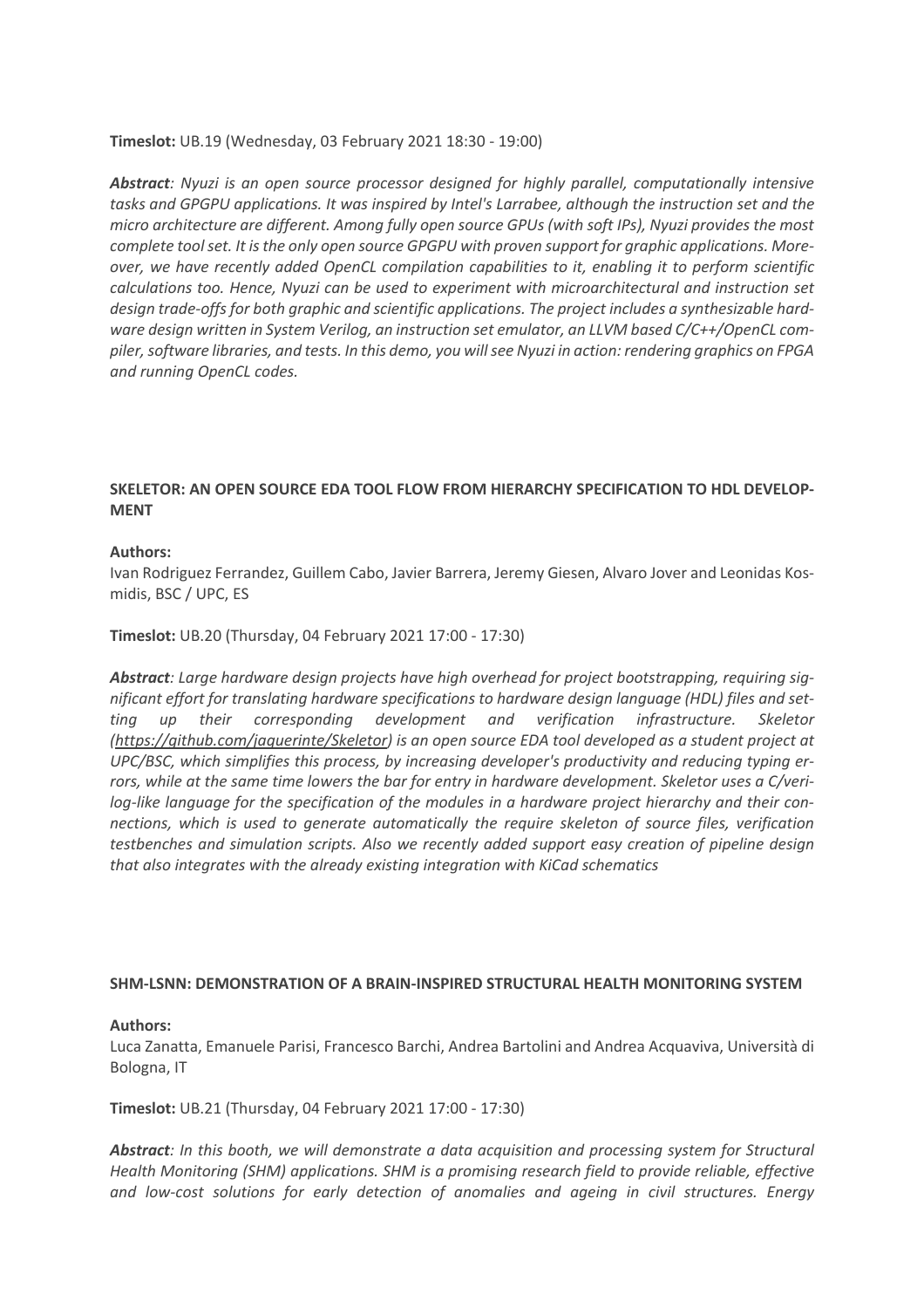*consumption in such an application is of crucial importance to ensure long monitoring lifetime without human intervention. The booth will show a demo exploiting MEMS accelerometers and low-power deeply embedded microcontrollers to build a brain-inspired, event-based framework. Being inspired by the functionality of the brain, the pipeline uses spike events to process and classify structure health status in an energy-efficient way. The demo will show how the brain-inspired framework works and as well as the real-time power consumption of its main components. The demo will also demonstrate a potential implementation of the spike processing on a neuromorphic chip.*

## **FPGA ACCELERATION OF APACHE SPARK SQL USING APACHE ARROW AND FLETCHER**

## **Authors:**

Zaid Al-Ars, Joost Hoozemans, Johan Peltenburg, Fabian Nonnenmacher and Ákos Hadnagy, Delft University of Technology, NL

**Timeslot:** UB.22 (Thursday, 04 February 2021 18:30 - 19:00)

*Abstract: Apache Spark is one of the most widely used big data analytics frameworks due to its userfriendly API. However, the high level of abstraction in Spark introduces large overheads when accessing modern high-performance heterogeneous hardware accelerators such as FPGAs. This demo discusses solutions to accelerate Spark SQL queries using FPGAs to offload these computations transparently with little user configuration. In order to achieve this, we use the Apache Arrow in-memory format and the Fletcher hardware interface generator to exchange data efficiently with the accelerators. The performance of the proposed approach was benchmarked on a Power9 system with OpenCAPI, where our proof-of-concept accelerator was able to achieve more than 10x speedup for a filter-reduce query use case compared to a CPU-based Apache Spark implementation.*

## **MDD2FPGA: ROS-BASED EXPERIMENTAL ENVIRONMENT TOWARDS MODEL-DRIVEN-DEVELOPMENT WITH FPGA**

#### **Authors:**

Hiroki Hashimoto, Harumi Watanabe and Takeshi Ohkawa, Tokai University, JP

## **Timeslot:** UB.23 (Thursday, 04 February 2021 18:30 - 19:00)

*Abstract: Performing complex calculation processing for the action planning of multiple robots with FPGA accelerates the process and contributes to the realization of MDD in a multiple robot system. By using the ROS environment to develop systems, it becomes possible to implement the calculation process in the FPGA and reduce the action planning latency for the entire multiple robot system. The problem is that the system's processing time increases when a high computational cost is required for the planning process to control multiple robots using ROS. To solve the problem, we implement the planning process by using FPGA as a ROS node in the ROS system to build an environment that accelerates the systems process. In this poster, the shortest path problem is adopted for the system's planning process. We evaluate the usefulness of the proposed environment by conducting processing experiments in the pilot environment.*